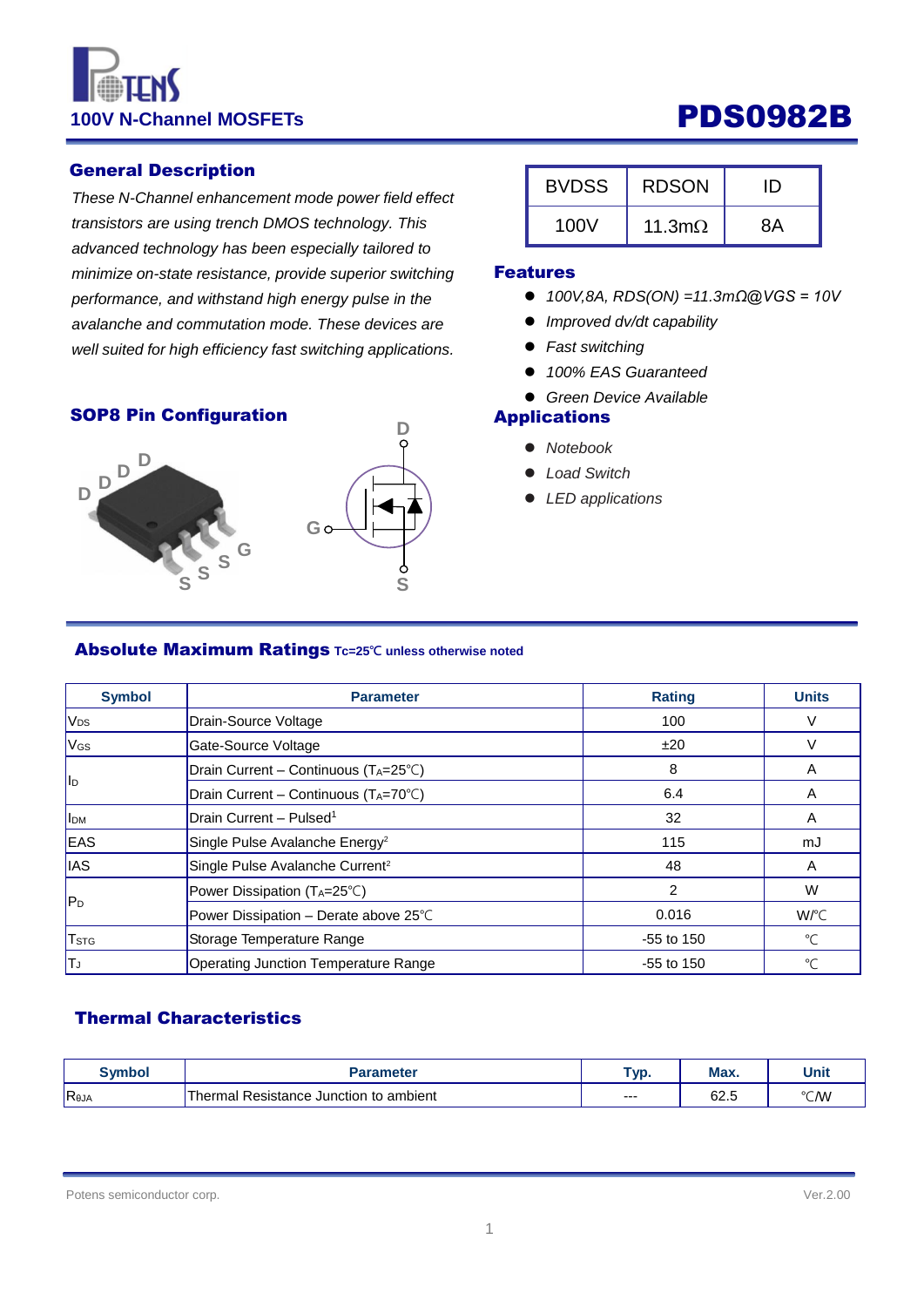



### Electrical Characteristics **(TJ=25** ℃**, unless otherwise noted)**

#### Off Characteristics

| <b>Symbol</b>            | <b>Parameter</b>               | <b>Conditions</b>                                        | Min.    | Typ.    | Max. | Unit |
|--------------------------|--------------------------------|----------------------------------------------------------|---------|---------|------|------|
| <b>BV</b> <sub>pss</sub> | Drain-Source Breakdown Voltage | lVേs=0V , Ip=250uA                                       | 100     | $---$   | ---  | V    |
| <b>I</b> <sub>DSS</sub>  | Drain-Source Leakage Current   | lVɒs=80V . Vɕs=0V . Tɹ=25℃                               | $- - -$ | $- - -$ |      | uA   |
|                          |                                | $V_{DS}=80V$ , $V_{GS}=0V$ , $T_J=85^{\circ}C$           | $- - -$ | $- - -$ | 10   | uA   |
| IGSS                     | Gate-Source Leakage Current    | $V$ <sub>GS=<math>\pm</math>20V, V<sub>DS=</sub>0V</sub> | $- - -$ | $- - -$ | ±100 | nA   |

### On Characteristics

| R <sub>DS(ON)</sub> | $V_{GS}=10V$ , $I_D=4A$<br><b>Static Drain-Source On-Resistance</b><br>$V$ <sub>GS</sub> =4.5V . $ID=3A$ | $--$                                                  | 9.3  | 11.3 | $m\Omega$ |           |
|---------------------|----------------------------------------------------------------------------------------------------------|-------------------------------------------------------|------|------|-----------|-----------|
|                     |                                                                                                          |                                                       | $--$ | 12   | 15.5      | $m\Omega$ |
| $V$ GS(th)          | Gate Threshold Voltage                                                                                   | $V$ <sub>GS</sub> = $V_{DS}$ , l <sub>D</sub> = 250uA | 1.2  | .6   | 2.5       |           |
| gfs                 | <b>Forward Transconductance</b>                                                                          | $V_{DS}=10V$ , $I_D=3A$                               | $--$ | 10   | $---$     |           |

#### Dynamic and switching Characteristics

| $Q_g$              | Total Gate Charge <sup>3, 4</sup>                                                                                                                                                      |                                                                        | $---$ | 26.5 | 39   |          |
|--------------------|----------------------------------------------------------------------------------------------------------------------------------------------------------------------------------------|------------------------------------------------------------------------|-------|------|------|----------|
| $Q_{gs}$           | Gate-Source Charge <sup>3, 4</sup><br>$ V_{DS}=50V$ , $V_{GS}=10V$ , $I_{D}=5A$                                                                                                        |                                                                        | ---   | 6.9  | 10.5 | nC       |
| $Q_{gd}$           | Gate-Drain Charge <sup>3, 4</sup>                                                                                                                                                      |                                                                        | $---$ | 5    | 7.5  |          |
| $T_{d(on)}$        | Turn-On Delay Time <sup>3, 4</sup>                                                                                                                                                     |                                                                        | $---$ | 14.2 | 28   |          |
| $T_{\rm f}$        | Rise Time <sup>3,4</sup>                                                                                                                                                               | $V_{\text{DD}}$ =50V, V <sub>GS</sub> =10V, R <sub>G</sub> =6 $\Omega$ | ---   | 20.8 | 42   | ns       |
| $T_{d(off)}$       | Turn-Off Delay Time <sup>3, 4</sup>                                                                                                                                                    | $Ib = 5A$                                                              |       | 42   | 84   |          |
| $T_f$              | Fall Time <sup>3,4</sup>                                                                                                                                                               |                                                                        | $---$ | 30   | 60   |          |
| $C$ <sub>iss</sub> | Input Capacitance                                                                                                                                                                      |                                                                        | $--$  | 1420 | 2130 |          |
| C <sub>oss</sub>   | $ {\mathsf V}_{\mathsf{DS}}\!\!=\!\!50{\mathsf V}$ , ${\mathsf V}_{\mathsf{GS}}\!\!=\!\!0{\mathsf V}$ , ${\mathsf F}\!\!=\!\!1{\mathsf M}{\mathsf H}{\mathsf z}$<br>Output Capacitance |                                                                        |       | 215  | 322  | pF       |
| C <sub>rss</sub>   | Reverse Transfer Capacitance                                                                                                                                                           |                                                                        | ---   | 8    | 20   |          |
| R <sub>g</sub>     | <b>IGate resistance</b>                                                                                                                                                                | lVേs=0V. Vns=0V. F=1MHz                                                | $---$ | 1.04 | ---  | $\Omega$ |

### Drain-Source Diode Characteristics and Maximum Ratings

| <b>Symbol</b>          | <b>Parameter</b>               | <b>Conditions</b>                                 |         | Typ.    | Max.  | Unit |
|------------------------|--------------------------------|---------------------------------------------------|---------|---------|-------|------|
| Is                     | Continuous Source Current      | V <sub>G</sub> =V <sub>D</sub> =0V, Force Current | ---     | $- - -$ | 8     | Α    |
| <b>I</b> <sub>SM</sub> | <b>Pulsed Source Current</b>   |                                                   | $- - -$ | $- - -$ | 16    | A    |
| Vsd                    | Diode Forward Voltage          | $V$ Gs=0V,Is=1A,T」=25°C                           | $- - -$ | $- - -$ |       | V    |
| $t_{rr}$               | <b>Reverse Recovery Time</b>   | $V$ R=100V, Is=5A                                 | $---$   | 155     | $---$ | ns   |
| $Q_{rr}$               | <b>Reverse Recovery Charge</b> | $dl/dt = 100A/\mu s$ , T <sub>J</sub> =25°C       | $---$   | 230     | $---$ | nC   |

Note :

1. Repetitive Rating : Pulsed width limited by maximum junction temperature.

2. V<sub>DD</sub>=50V, V<sub>GS</sub>=10V, L=0.1mH, I<sub>AS</sub>=48A., RG=25Ω, Starting TJ=25℃.

3. The data tested by pulsed , pulse width  $\leq$  300us , duty cycle  $\leq$  2%.

4. Essentially independent of operating temperature.

```
Potens semiconductor corp. Ver.2.00
```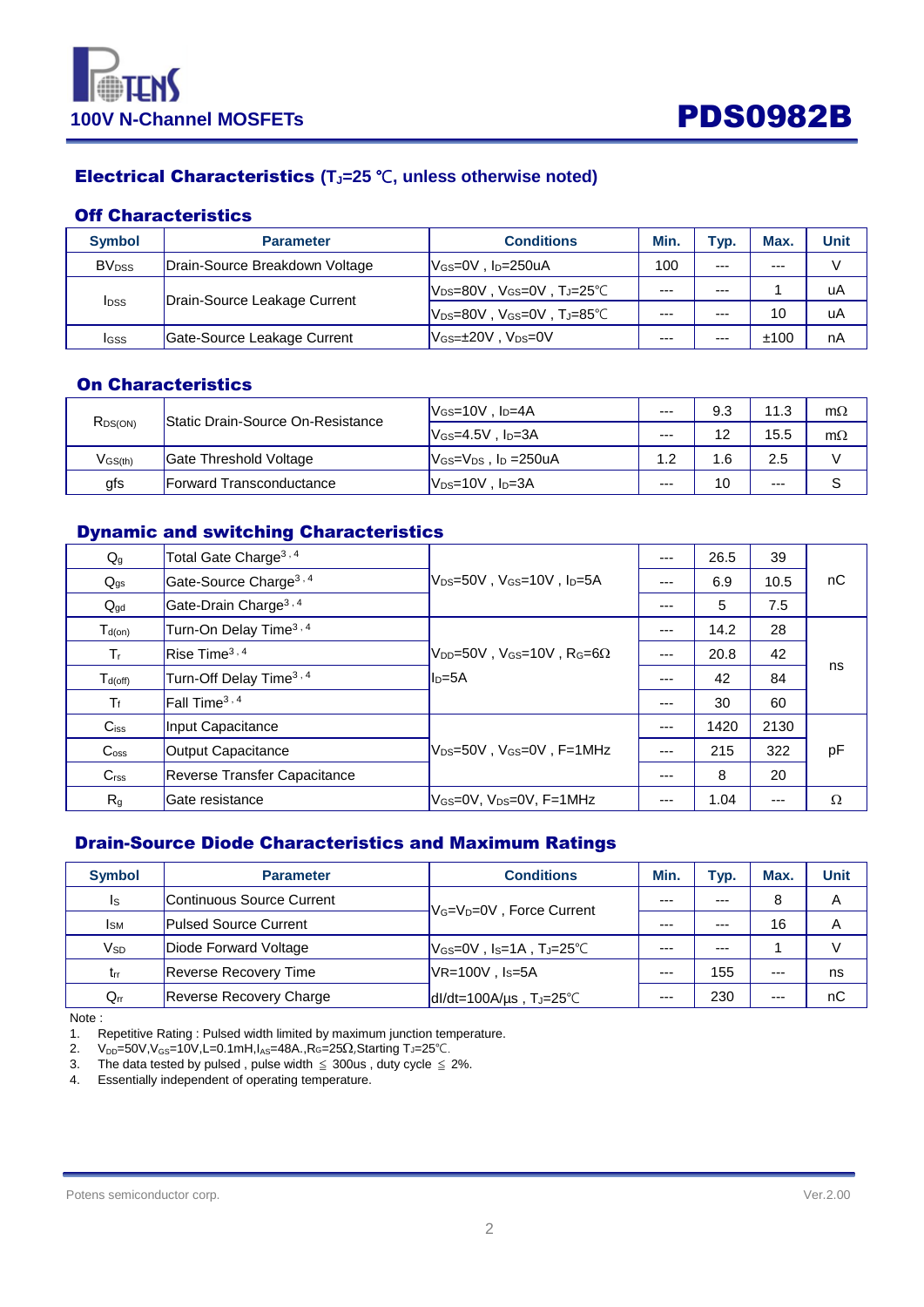



Potens semiconductor corp. Ver.2.00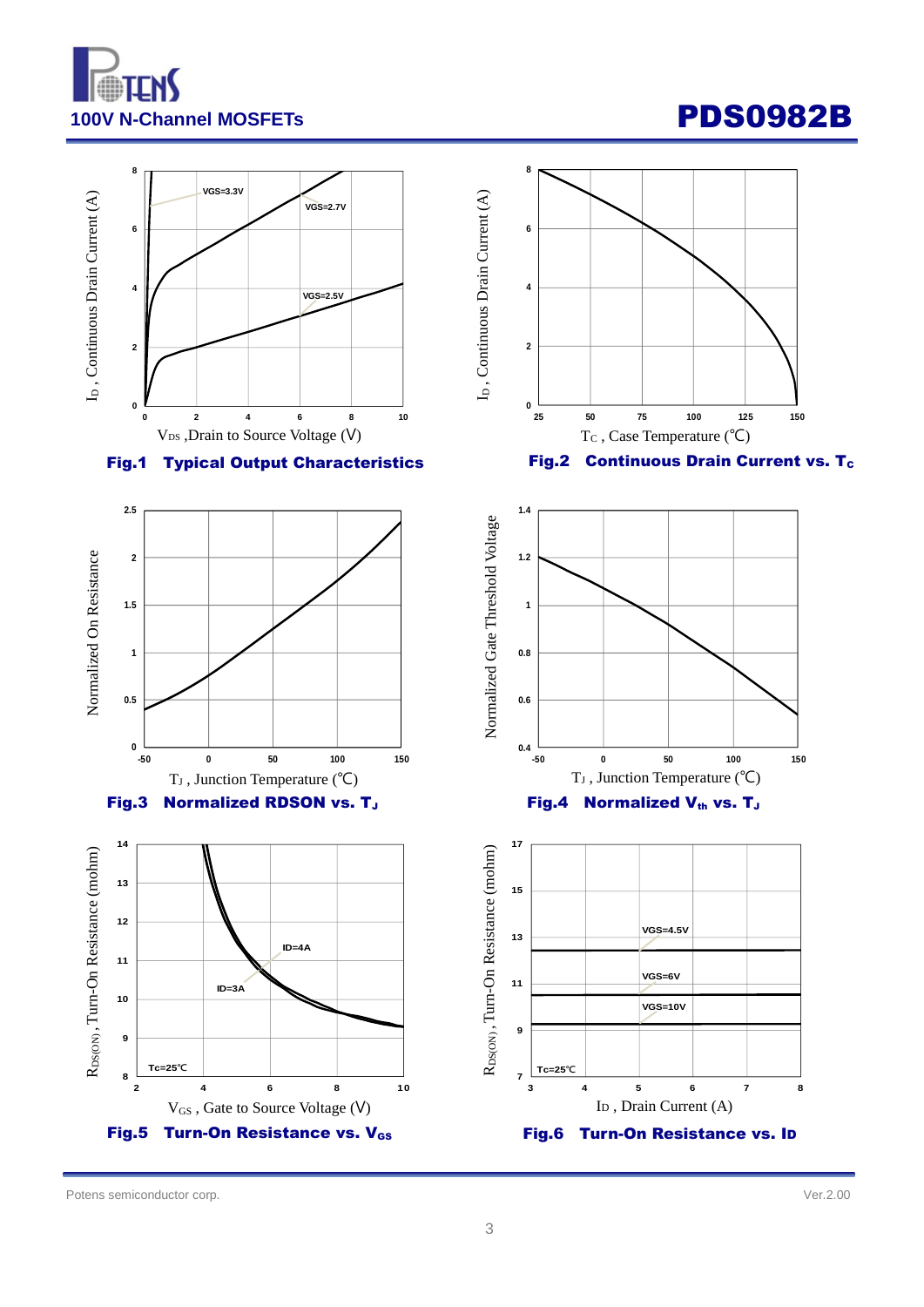





Fig.9 Transfer Characteristics





#### Fig.8 Gate Charge Characteristics



Square Wave Pulse Duration (s)



Potens semiconductor corp. Ver.2.00

Normalized Thermal Response

Normalized Thermal Response